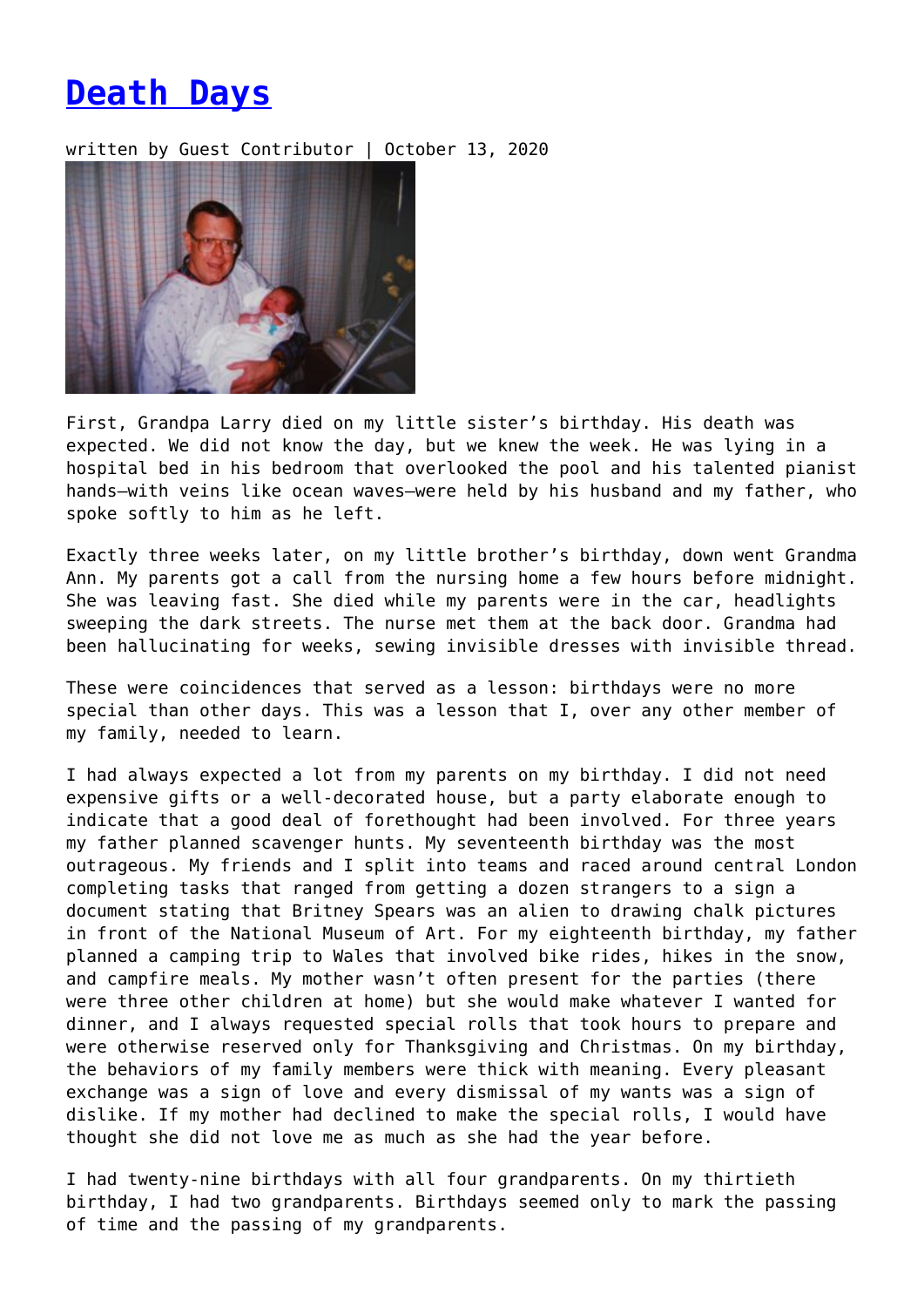Then on my father's birthday, August  $30<sup>th</sup>$ , 2020, Grandpa Sherrill died. It was unexpected. We had not thought about how a birthday was coming up and should we be afraid? After having breakfast and doing his stretches, he sat down in his recliner to watch golf and never got back up. He died within view of a painting I had made for him of a baseball stadium. He played two years of professional baseball for the Baltimore Orioles.

I know that my grandparents dying on my family member's birthdays is still a coincidence.

It is most likely a coincidence.

But perhaps when a baby is born into my family, a door is opened between worlds—between life and death—and every year on that same day, the door reopens. We enter through it, but we also exit. This comforts me because when we exit a room or pass through a threshold, we are not only leaving one space, but entering another. My grandparents were heading somewhere.

It's just a theory.

My sister called me from my grandfather's house two hours after he died. We were both sniffling, our voices changed by grief. "It's so strange how our grandparents are all dying on our birthdays," I said.

"It is," she said, and then laughed. "I told grandma that we are going to have to put her in bubble-wrap on the next birthday."

We laughed together. "Yes," I said. "We will need to keep an eye on her all day."

We quieted. My sister had just said goodbye to my grandfather in his recliner and it was the first time she had seen a dead body.

I asked, "Did it look like he could have been sleeping?"

"Yes," she said, and I could tell it was not a lie to make me feel better. To picture his body cold and grey would make it harder for me to believe any theory about the afterlife.

The good news is that the door is closed now and will not reopen before November  $12^{th}$ . Until then, I can step on a plane without fear. I can refrain from worrying when I feel a COVID fever rising. I can walk outside of my house in Portland, Oregon, and take deep gulps of thick, hazardous smoke. I am invincible.

I know this is not true, but now I feel the idea nagging at me like a tiny rock in my shoe. To those of us who are desperate for meaning, having three grandparents die on three birthdays is a gift. It is an open door. Especially right now when it feels like the earth is a marble rolling down a slide and into a pool of flames.